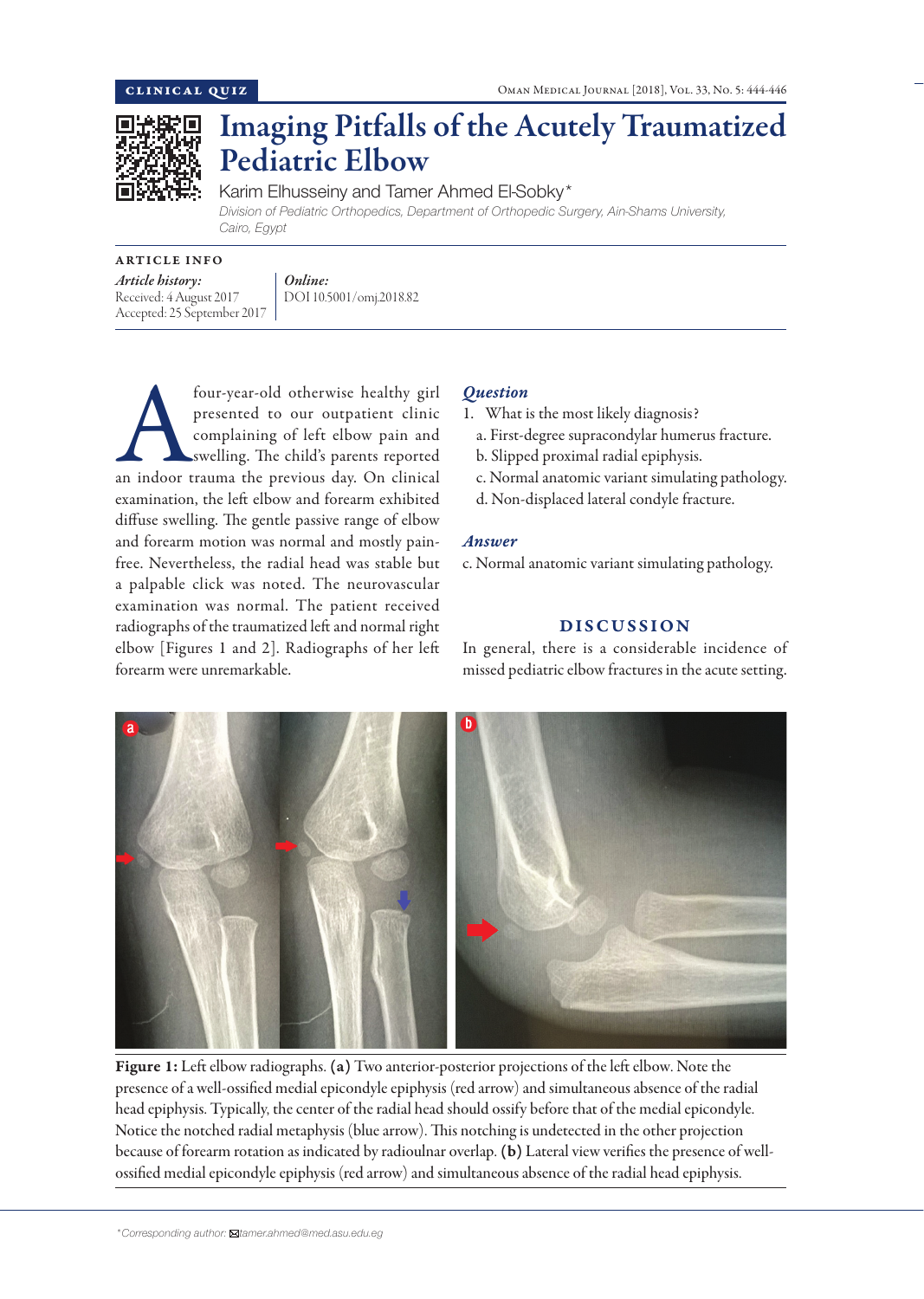

Figure 2: Anterior-posterior and lateral radiographs of the normal right elbow. The radiographic appearance is identical to the left elbow regarding the reversal of the chronological order of ossification and notching of the radial metaphysis.

This is primarily attributed to the indistinct nature of some fractures and the failure to promptly perform targeted radiographs in a timely fashion.<sup>1</sup> Anatomical variants that resemble pathology present an additional challenge. Such normally existing anatomic variants should not be confused with pathologic conditions.<sup>2,3</sup> This underscores the importance of prompt and accurate radiologic diagnosis of the acutely traumatized elbow in children. Misdiagnosis can result in longstanding functional impairment and complicate management strategies. $4-6$  The radiologic anatomy of the growing child is complex. The timing of appearance of elbow secondary ossification centers shows considerable diversity regarding age, gender, and race. $27,8$ Additionally, the anatomic pattern of radiographic eruption of an individual epiphysis and symmetrical eruption of both elbows can exhibit variability.<sup>2,3</sup> Nonetheless, the chronological order of appearance of the ossification centers is extremely constant.<sup>2,3</sup> This chronological order serves as a useful guide for interpretation of pediatric elbow radiographs, especially for emergency department physicians in the acute setting. The chronological order of appearance of the elbow ossification centers follows this rule: capitellum, radial head, medial epicondyle, trochlea, olecranon, and lateral epicondyle. They ossify at  $1, 5, 7, 10, 10,$  and  $11$  years, respectively.<sup>2,3</sup>

Interestingly, our patient showed a disturbed sequence of ossification. Her radiographs demonstrated a well-ossified medial epicondyle, while the epiphysis of radial head was completely non-ossified in orthogonal views. This 'reversal' of the chronological order of appearance of the elbow ossification centers represents a rare but normal anatomic variant simulating pathology. Plain radiographs of the contralateral elbow revealed identical findings, thus confirming our diagnosis. Furthermore, our patient's elbow showed another anatomic variant simulating pathology, namely the notched proximal radial metaphysis. This notch or discontinuation is suggestive of a fracture. Likewise, the trochlea and olecranon can have two or more ossification centers, which can give them a fragmented appearance. These normal anatomic variants conditions are more commonly encountered compared to pathologies such as fractures or avascular necrosis. However, the presence of an ossified trochlea epiphysis without an ossified medial epicondyle epiphysis usually indicates an avulsed medial epicondyle and subsequent intra-articular entrapment. Such scenario can lead to potentially serious consequences if it is not detected.<sup>9</sup> First-degree supracondylar humerus fracture and non-displaced lateral condyle fracture are unlikely diagnoses because neither a fracture line nor an abnormal fat pad sign is detectable. Additionally, the presence of a relatively smooth but full range of motion at the elbow and forearm precludes the diagnosis of slipped proximal radial epiphysis.